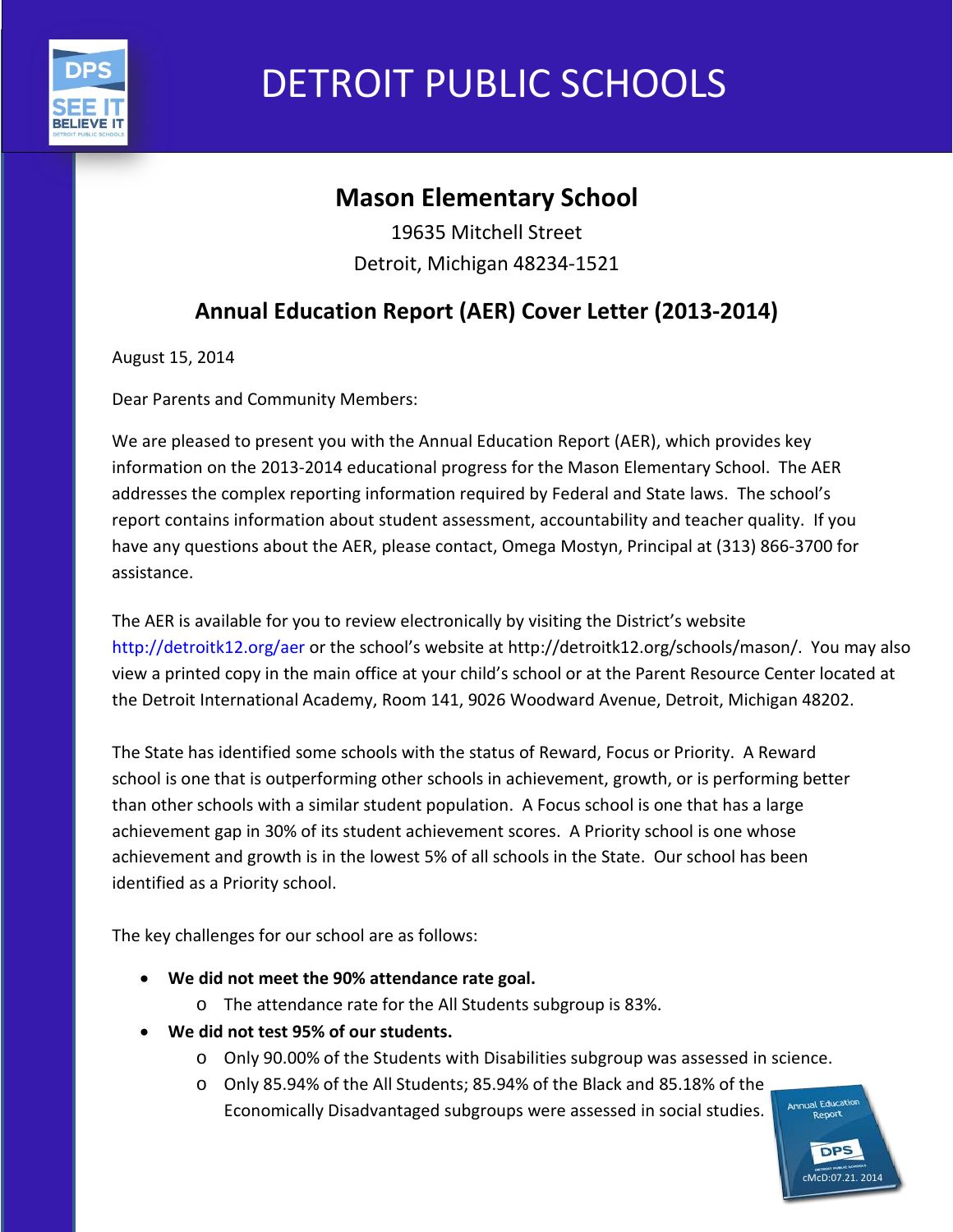- **We did not attain Differentiated target achievement goals for all subgroups of students in reading.**
	- o Only 12.77% of the Bottom 30% and 25.00% of the Students with Disabilities subgroup met the Differentiated target in reading.
- **We did not attain Differentiated target achievement goals for all subgroups of students in writing.**
	- $\circ$  Only 0.00% of the Bottom 30% subgroup met the Differentiated target in writing.
- **We did not attain Differentiated target achievement goals for all subgroups of students in mathematics.**
	- o Only 3.16% of the Bottom 30% subgroup met the Differentiated target in mathematics.
- **We did not attain Differentiated target achievement goals for all subgroups of students in science.**
	- o Only 3.09% of the All Students; 0.00% of the Bottom 30%; 3.09% of the Black and 2.25% of the Economically Disadvantaged subgroups met the Differentiated target in science.
- **We did not attain Differentiated target achievement goals for all subgroups of students in social studies.**
	- o Only 3.92% of All Students; 0.00% of the Bottom 30%; 3.92% of the Black and 4.30% of the Economically Disadvantaged subgroups met the Differentiated target in social studies.

We are actively working to address our Michigan School Scorecard issues, accelerate student achievement and close persistent gaps in achievement by implementing key initiatives.

Mason became a High Priority School during the 2013-2014 school year. As a requirement, we have constructed a Transformation Plan to help move the school performance data in an upward direction. As a result we have developed, through staff consensus, three "Big Ideas" to help move our school forward. Our "Big Ideas" embrace the following best practices:

- 1. Differentiated Instruction
- 2. Building Viable Professional Learning Communities
- 3. Building a Positive School Culture and Climate.

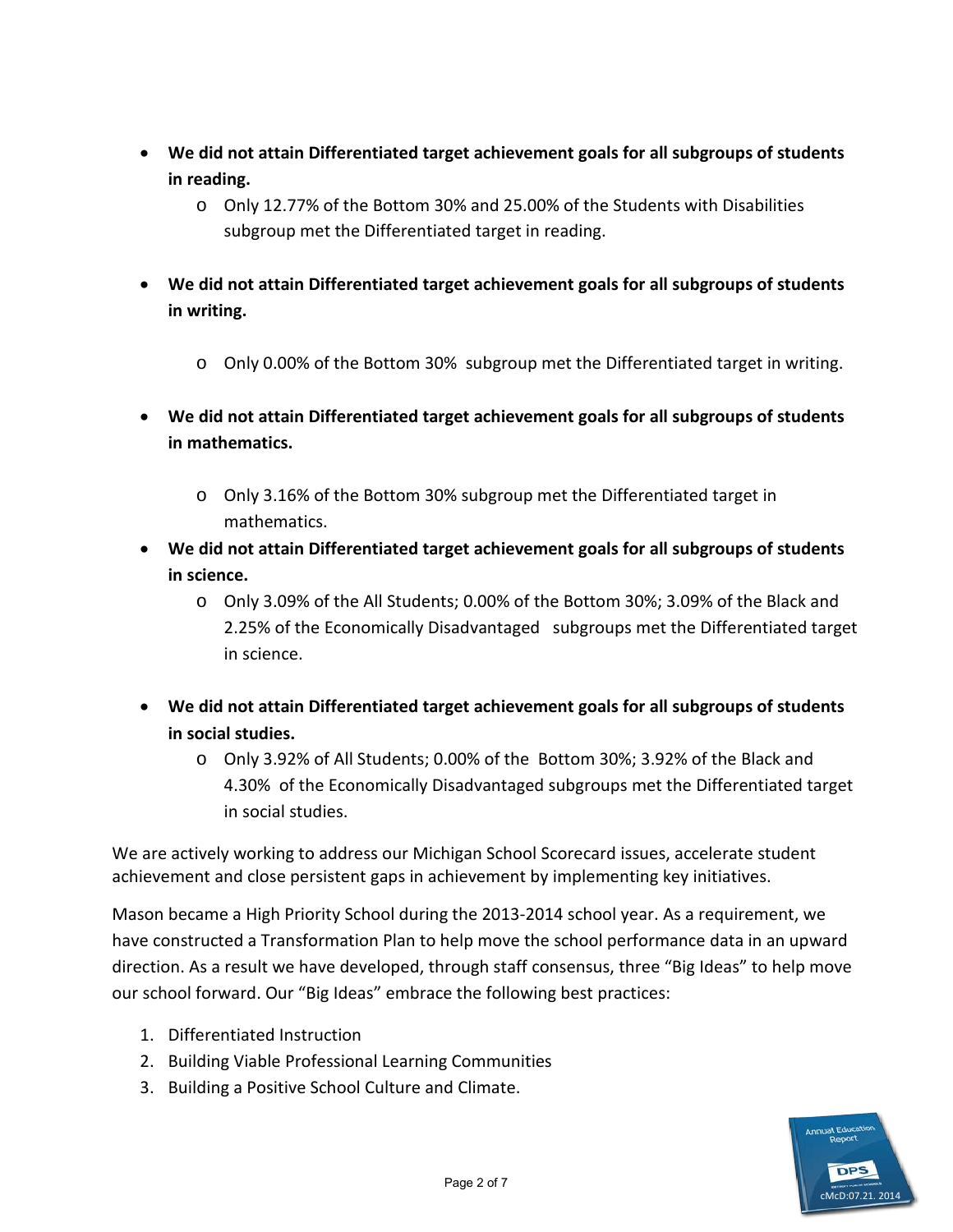Perfecting our "Big Ideas" and implementing the activities and strategies that support them with fidelity is how we plan to improve our Michigan School Scorecard status.

#### **Parent Involvement**

Parents can be involved in a number of ways. First, parents can be involved by coming to workshops and professional development conducted at the school to become educated on the mission, vision, goals, and special programs of the school.

Parents can also be involved by routinely doing the following:

- 1. Send the child to school every day in school uniform, on time.
- 2. Communicate with the child's teacher regularly to provide academic and moral support.
- 3. Monitor the child's homework and provide a quiet, comfortable environment for study.
- 4. Engage the child in daily study, homework and reading time to encourage continuous learning.
- 5. Provide moral support and praise to build self-esteem within the child.
- 6. Provide school supplies, a yearly physical, clean school uniform(s) and a healthy environment.
- 7. Make internet access available even if it means finding outside sources (neighbor's/family member's house, library).
- 8. Assist the staff with volunteer work, such as: programs, field trips, hall/traffic monitoring, etc.

Additional Ways Parents can Become Involved:

Parents/guardians, you can become involved in the successful education of your son/daughter by helping them get S.M.A.R.T. - establishing goals, which are:

**S**pecific – What, Why and How

- **M**easurable "If you can't measure it, you can't manage it." Help your son/daughter measure their progress, stay on track and reach their target dates.
- **A**ttainable Help your son/daughter make the commitment to take the small steps to accomplish the goals they have set.
- **R**ealistic Is it "do-able?"- Help your son/daughter understand that do-able does not mean easy. It means that they are able to push themselves to acquire the skills and knowledge necessary to meet their goals.
- **T**imely Help your son/daughter set a time limit. "Fixing to" or "getting ready to" are not viable points in time. Whatever the goal may be – Graduation?! - Help your

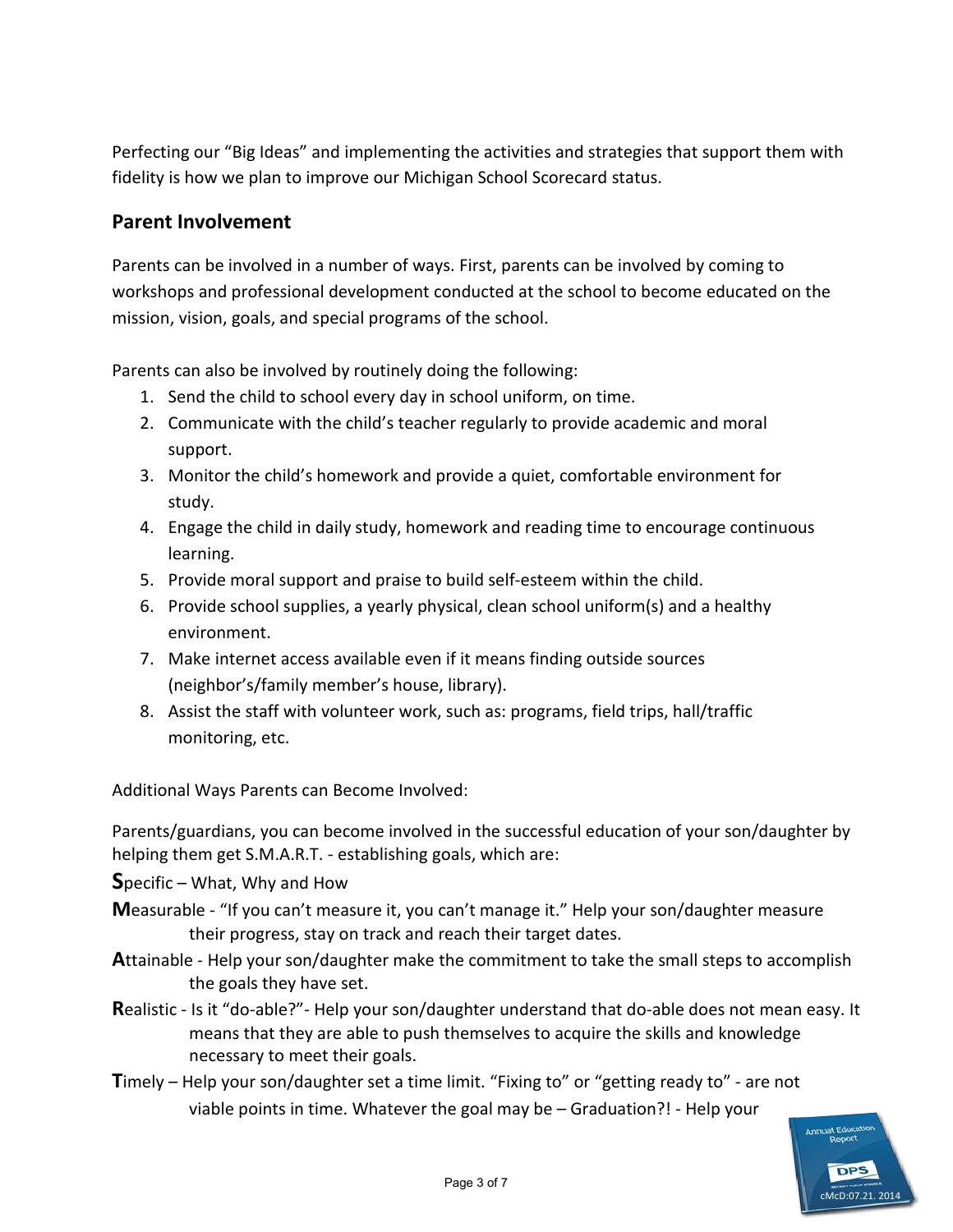son/daughter establish the urgency to begin now – Take action. (Available online at http://www.goal-setting-guide.com/goal-setting-tutorials/smart-goal-setting).

State law requires that we also report additional information.

## **Process for Assigning Pupils to the School**

Detroit Public Schools has an "Open Enrollment Initiative." This initiative allows students to elect to attend any Detroit Public School without being required to live within the boundary for that school. The "Open Enrollment Initiative" does not apply to the Examination High Schools or Application Schools. Parents may enroll their child(ren) in the school of their interest as long as the school has not reached capacity for their particular grade. Enrollment preference is given to students who live within the boundary of a school.

It should also be noted that transportation will not be provided for students who select a school outside of the boundary of their home school. "Open Enrollment Initiative" resources can be found on our website at: [http://detroitk12.org/resources/prospective\\_students/](http://detroitk12.org/resources/prospective_students/)

### **School Improvement Status**

| Year      | <b>School Improvement Status</b> |  |
|-----------|----------------------------------|--|
| 2013-2014 | Priority                         |  |
| 2012-2013 | Priority                         |  |

# **Detroit Public Schools' Core Curriculum:**

Consistent with the Detroit Public Schools 2013-2017 Strategic Plan**,** there are aggressive plans to accelerate the rate of student achievement and to ensure that students graduate with the academic and social skills necessary for success in college and the workplace.

# **Specific curriculum actions are based on the District's strategic plan to:**

- I. Broaden Services to Address Student Needs
- II. Support Parents and Families
- III. Offer Broad/High Quality Programs
- IV. Improve Customer Service
- V. Create Safe Learning Environments
- VI. Transform Central and School based services to serve customers better

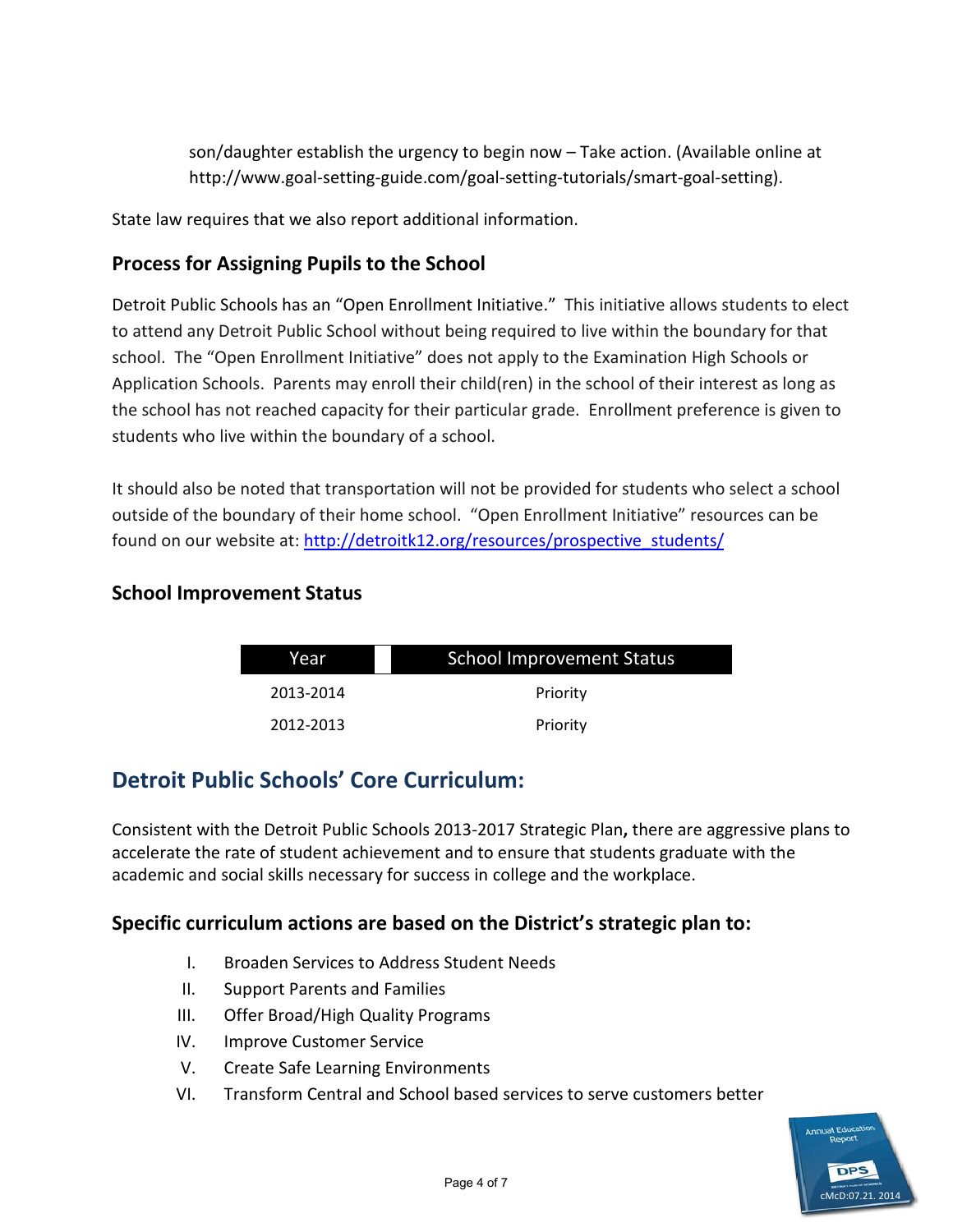#### **Specific curriculum actions**

- VII. Improve Technology
- VIII. Minimize the Impacts of Change
	- IX. Foster School-Based Leadership
	- X. Celebrate and Promote Success
	- XI. Ensure Fiscal Stability
- XII. Improve Attendance and Discipline

The "Neighborhood-Centered, Quality Schools," Strategic Plan, is available online at [http://detroitk12.org/content/wp-content/uploads/2013/03/Strategic\\_Plan\\_DRAFT-FINAL.pdf](http://detroitk12.org/content/wp-content/uploads/2013/03/Strategic_Plan_DRAFT-FINAL.pdf)

#### **Access to the Core Curriculum**

The instructional strategies and grade level expectations are aligned to the State standards and the NAEP. This represents the core curriculum, which is supported by the texts, materials, computer software and other school level resources used daily in the classrooms. All of the professional development activities are aligned to the core curriculum.

The implementation is a process delineated in the District Plan. This plan serves as the framework for each school's academic achievement plan.

The frequent monitoring of the implementation of these plans are conducted by the school diagnostic visits, review of the benchmark assessments, use of the teacher evaluation tool and adherence to the pacing calendar.

The variances from the State Plan can be found in the grade level expectations, which are also aligned to the higher standards of NAEP.

Parents/Guardians are offered classes to increase parenting skills, early childhood literacy, adult literacy and GED. During the school year, the Regional Parent Resource Center is a vehicle for parents and other community members to participate in regular and on-going informational and participatory sessions focused on curriculum and instruction. Learning Village (an online instructional management system), Web updates and semi-annual progress reports are a means to disseminate achievement information to educators. Parents will have the opportunity to monitor students' progress, including attendance, through **Parent Connect**  in the Fall.

Detroit Public Schools Core Curriculum is currently under revision. Pacing Charts and Curriculum guides will be posted to the Division of Teaching and Learning under the Leadership page of our website in the near future.

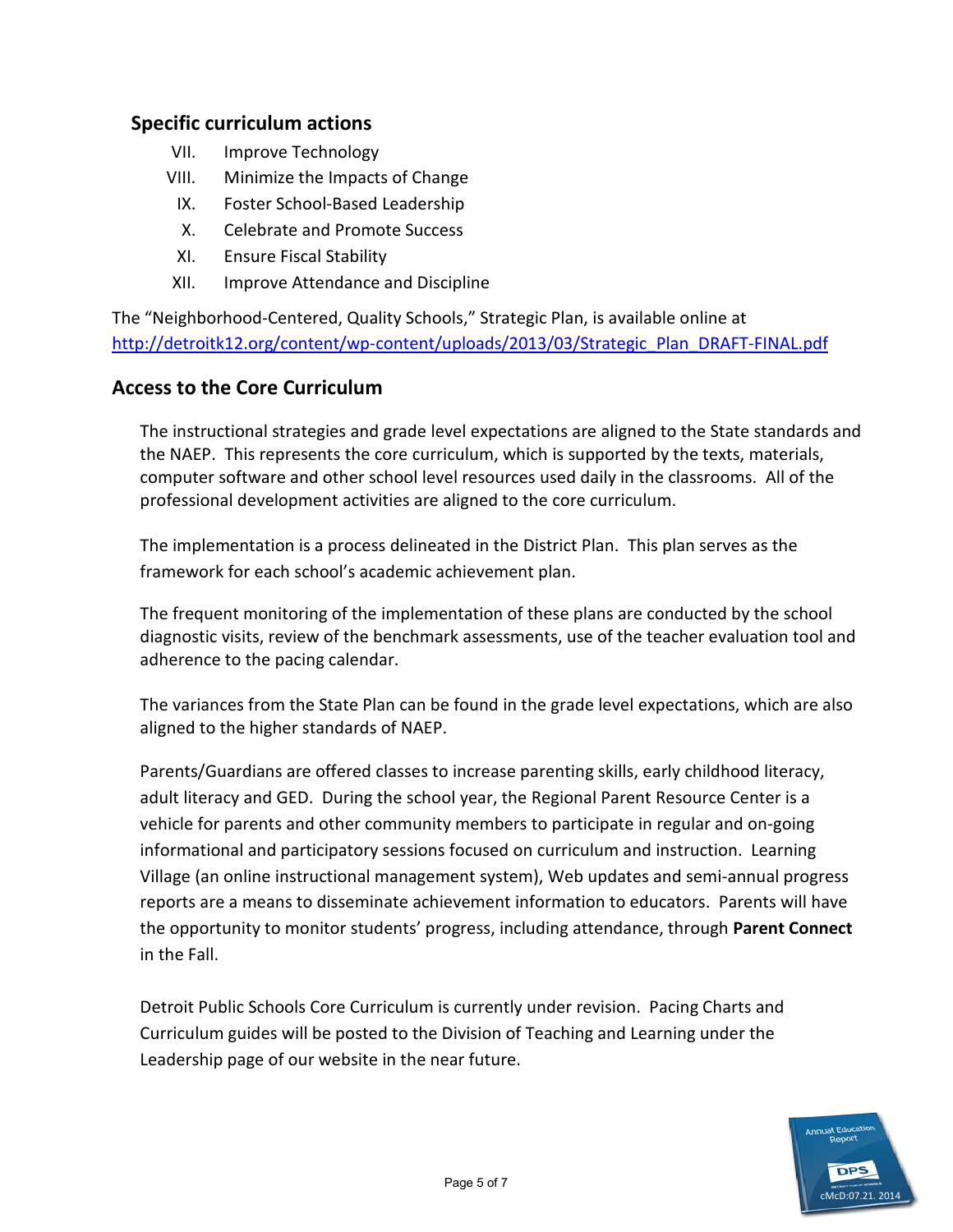## **Parent Engagement**

- $\div$  Use the technology portal for parents to view daily lessons and to communicate with teachers.
- $\cdot \cdot$  Implement and follow through with the parent contracts.
- Use the Parent Resource Center to engage parents in innovative workshops and sessions that are practical and will result in parent support to students at home.

### **Student Achievement Results**

Aggregate Student Achievement Results and Detroit Public Schools Quarterly NWEA~MAP Reading and Mathematics reports for Mason Elementary School can be found on the Detroit Public Schools' web page at the Research, Evaluation and Assessment site at [http://detroitk12.org/data/rea/.](http://detroitk12.org/data/rea/) The following reports are available:

- District Profile Report
- Combined School Profile Reports
- Individual School Profile Reports
- Adequate Yearly Progress (AYP) Reports
- Michigan Accountability Scorecard Report
- Annual Education Report
- NWEA ~ MAP aggregate student achievement results

# **Parent-Teacher Conferences (Interactions):**

| School Year | <b>Total Parent</b><br><b>Interactions</b> | Percent. |
|-------------|--------------------------------------------|----------|
| 2013-2014   | 376                                        | 29.9%    |
| 2012-2013   |                                            | 41.6%    |

The Detroit Public Schools' Office of Research, Evaluation, Assessment and Accountability has developed a data collection system which has enabled the District to comply with the Annual Education Report criteria of identifying the number and percent of students represented by parents at Parent-Teacher Conferences (PTC).

- 1.0 Data from the PTC Forms represent "parent interactions" with teachers, per school, per card marking.
- 2.0 Parent Interaction Definition: During Parent-Teacher Conferences Schools/Teachers are advised to have each parent participant provide a parent signature-a parent may not sign for a student if they did not talk about that student.